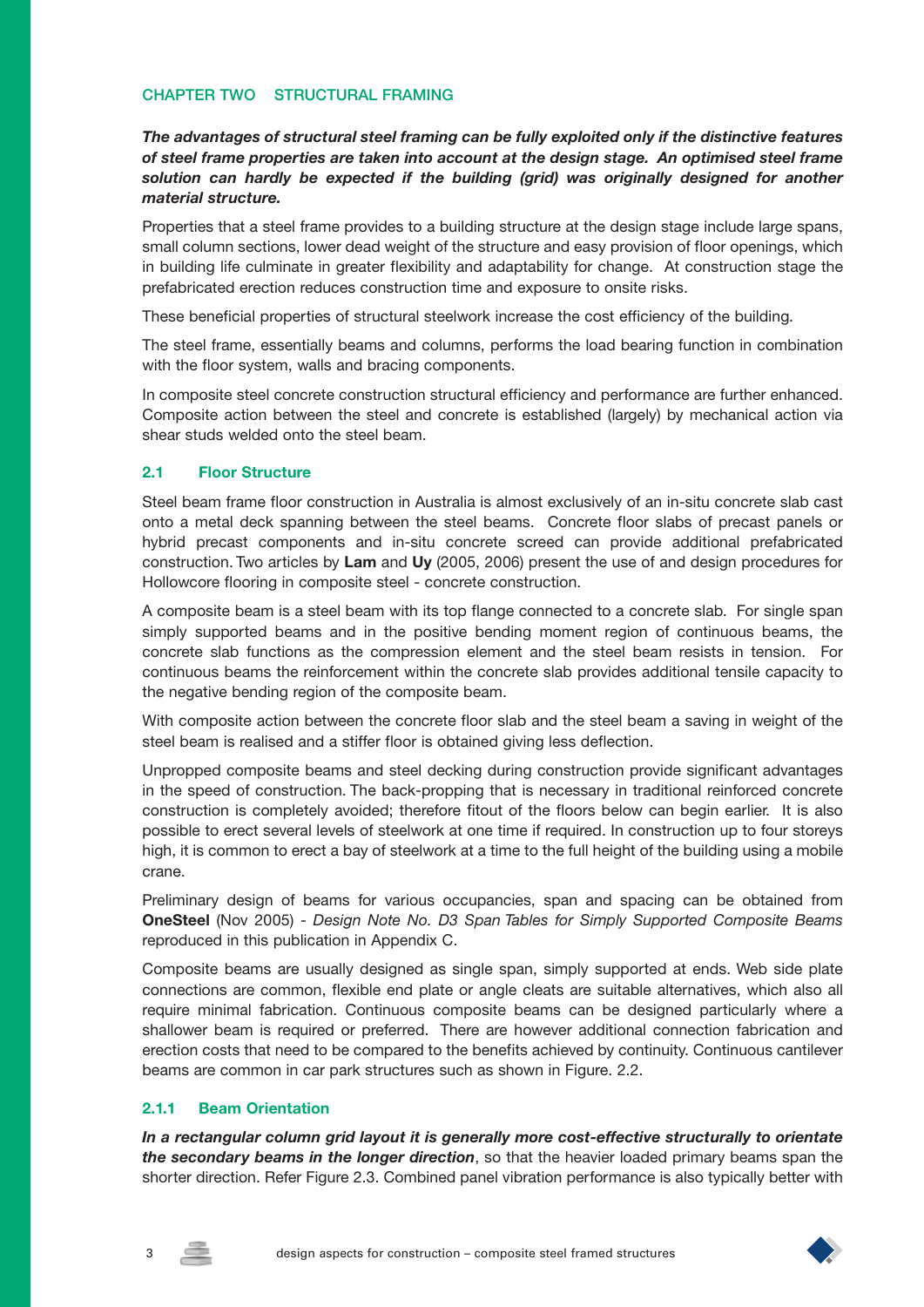

# **Design aspects for construction – Composite steel framed structures**